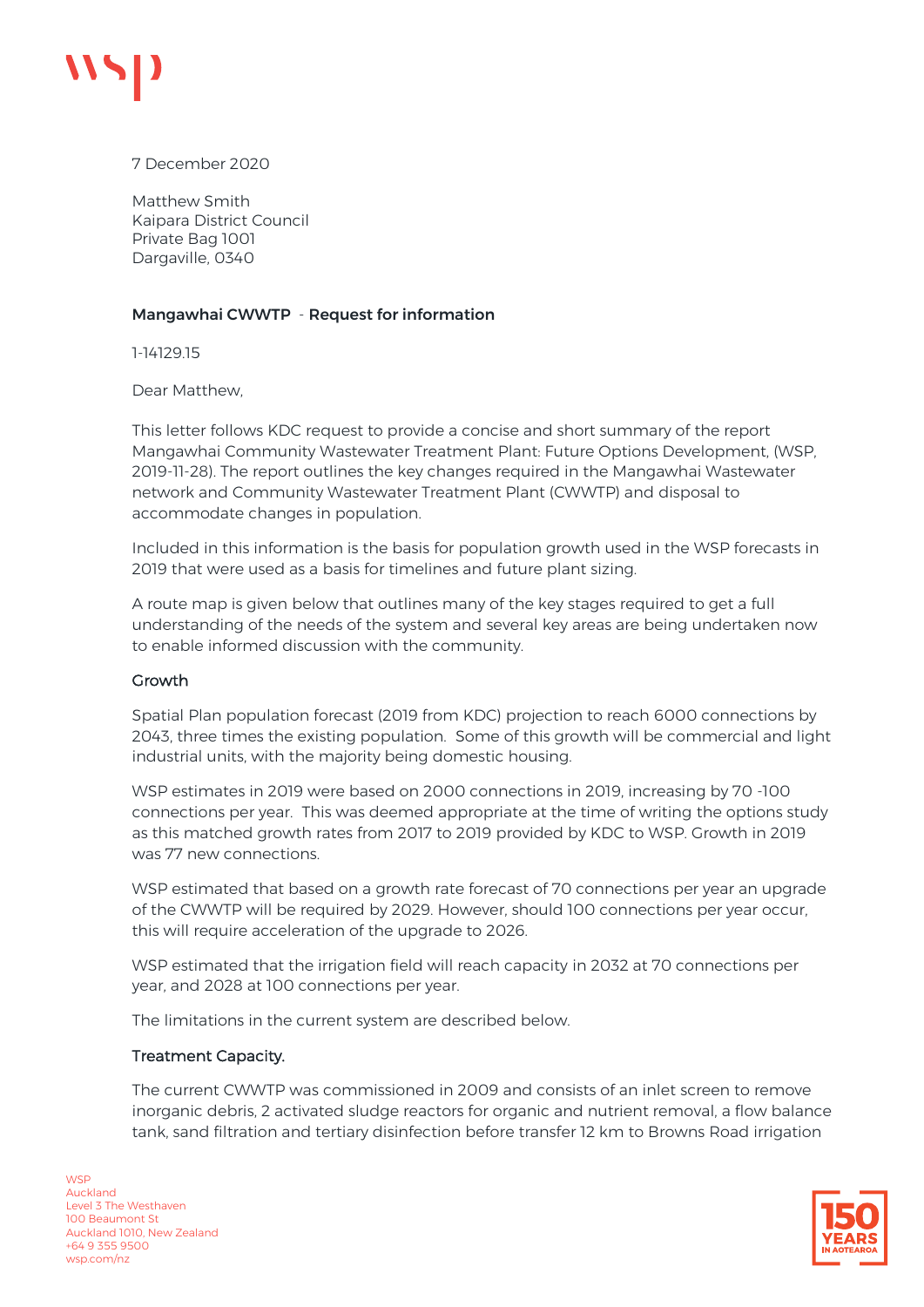

site for disposal to land. Sludge is dewatered on site and currently disposed to landfill in Whangarei.

In 2019 the aeration systems were upgraded to increase treatment capacity (load) up to 2800 connections.

A plant upgrade to provide more biological treatment capacity is expected to be required before summer of 2028 (at additional 70 connections per year)

## Hydraulic Capacity

There are currently 65.5 ha of land under irrigation. This is considered to be sufficient land available to dispose of all effluent up to 2032 (at 70 connections) or 2028 (at 100 connections per year). WPS estimated that at an additional 90-100 ha of irrigation land may be required at average flows for 7000 connections . Owing to limitations on land application, this could require purchase of 150 ha of additional land.

Finally,additional rising mains from the CWWTP will be required and storage on site to buffer wet weather when land application is not possible.

The CASS reactors, effluent balancing, sand filters and transfer main have a hydraulic limitation of 70 l/s maximum flow and need upgrade before higher flow can be passed through the treatment plant.

Due to the nature of the catchment being associated with roof tanks, this flow rate is rarely reached for sustained periods with a typical flow in dry weather being only 600m<sup>3</sup>/d or 7 l/s (with 1200 m<sup>3</sup>/d peak holiday season). However, as has been seen on several occasions in recent years, heavy storms and cyclone events can result in additional flow into the network with at least 70 l/s arriving at Outfall Pump Station for prolonged periods and being passed to the CWWTP. As the catchment grows and more wastewater and storm water enter the system, there may be an increase in storm related high flows. To mitigate the risk of discharge of untreated sewage in a storm event the Balance Tank (planned for build in 2021 and located at the WWTP) will enable storage of additional 900  $m<sup>3</sup>$  of sewage, that can then be treated after the storm event. The tank is sized and designed so that at the 2028 upgrade it can be repurposed to a treatment reactor as part of a flow and load upgrade.

### Future Road Map

A roadmap was prepared in 2020 in collaboration between WSP, KDC and Ventia (maintenance operator) as per Figure 1 below. This was publicly presented to the community by the Mayor on the 2 July 2020 at the Mangawhai WWTP (as per Figure 2 below)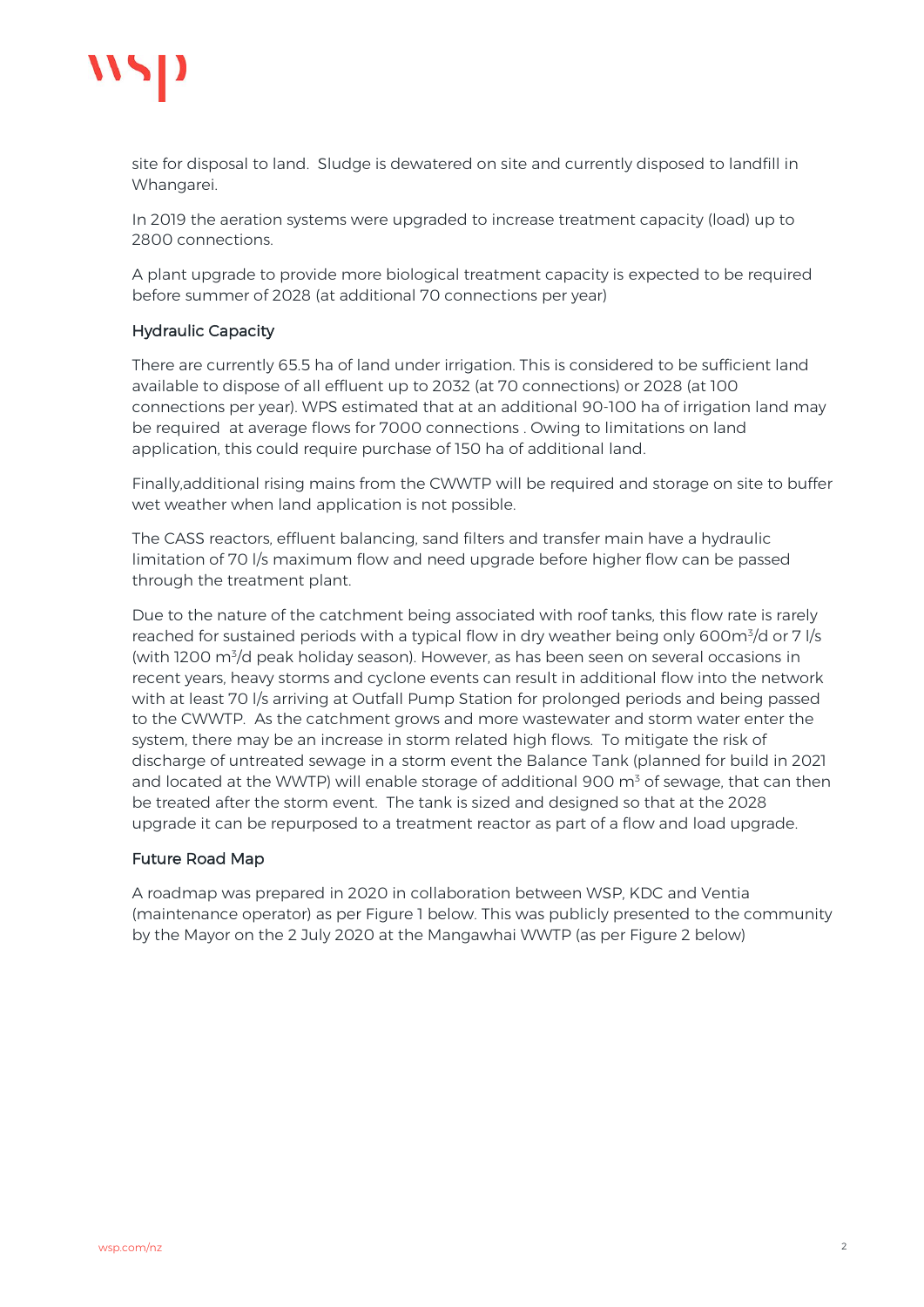

# Mangawhai CWWTP Roadmap

# $WSD$



*Figure 1 - Mangawhai CWWTP Roadmap*



*Figure 2 - Poster presentation (also on KDC website)*

The scheme will require phased upgrades of wastewater network pump stations, mains and gravity sewers as new properties are developed and infill housing occurs. This will influence